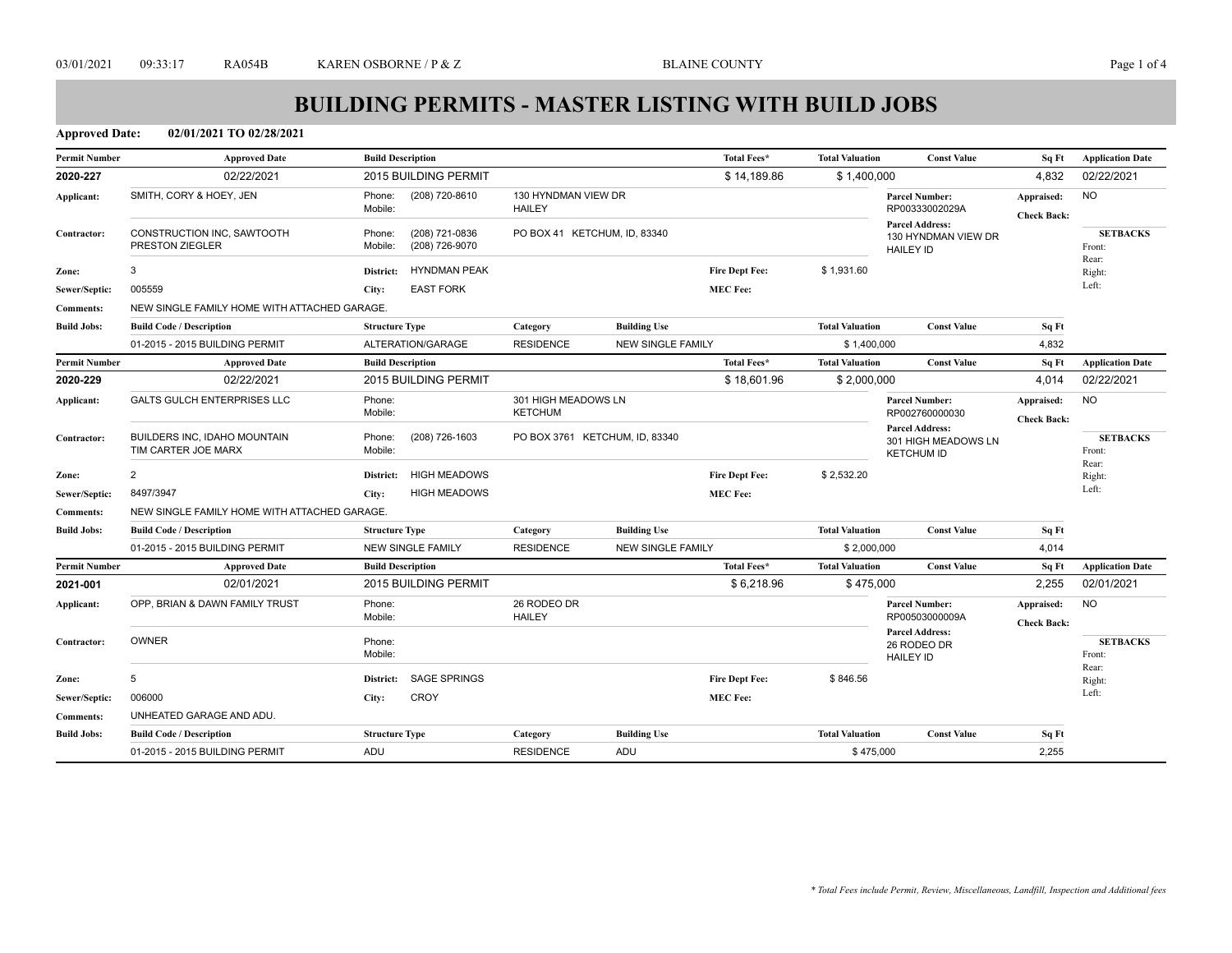**Approved Date: 02/01/2021 TO 02/28/2021**

| <b>Permit Number</b> | <b>Approved Date</b>                               | <b>Build Description</b>             |                                         |                                     | Total Fees*           | <b>Total Valuation</b> | <b>Const Value</b>                                                  | Sq Ft                            | <b>Application Date</b>   |
|----------------------|----------------------------------------------------|--------------------------------------|-----------------------------------------|-------------------------------------|-----------------------|------------------------|---------------------------------------------------------------------|----------------------------------|---------------------------|
| 2021-002             | 02/02/2021                                         | 2015 BUILDING PERMIT                 |                                         |                                     | \$32,573.61           | \$3,900,000            |                                                                     | 9,769                            | 02/02/2021                |
| Applicant:           | <b>CUMMINS, CHRIS &amp; PAMELA</b>                 | Phone:<br>Mobile:                    | 210 S GOLDEN EAGLE DR<br><b>KETCHUM</b> |                                     |                       |                        | <b>Parcel Number:</b><br>RP002580000100                             | Appraised:<br><b>Check Back:</b> | <b>NO</b>                 |
| Contractor:          | DEVELOPMENT, CUMMINS<br><b>CUMMINS DEVELOPMENT</b> | (714) 679-7102<br>Phone:<br>Mobile:  |                                         | 224 FLOWER ST COSTA MESA, CA, 92627 |                       |                        | <b>Parcel Address:</b><br>210 S GOLDEN EAGLE DR<br>KETCHUM ID 83340 |                                  | <b>SETBACKS</b><br>Front: |
| Zone:                | 3                                                  | <b>GOLDEN EAGLE</b><br>District:     |                                         |                                     | <b>Fire Dept Fee:</b> | \$4,434.10             |                                                                     |                                  | Rear:<br>Right:           |
| Sewer/Septic:        | 005510                                             | <b>GOLDEN EAGLE RANCH</b><br>City:   |                                         |                                     | <b>MEC Fee:</b>       |                        |                                                                     |                                  | Left:                     |
| <b>Comments:</b>     | NEW SINGLE FAMILY HOME WITH ATTACHED GARAGE.       |                                      |                                         |                                     |                       |                        |                                                                     |                                  |                           |
| <b>Build Jobs:</b>   | <b>Build Code / Description</b>                    | <b>Structure Type</b>                | Category                                | <b>Building Use</b>                 |                       | <b>Total Valuation</b> | <b>Const Value</b>                                                  | Sq Ft                            |                           |
|                      | 01-2015 - 2015 BUILDING PERMIT                     | <b>NEW SINGLE FAMILY</b>             | <b>RESIDENCE</b>                        | <b>NEW SINGLE FAMILY</b>            |                       | \$3,900,000            |                                                                     | 9,769                            |                           |
| <b>Permit Number</b> | <b>Approved Date</b>                               | <b>Build Description</b>             |                                         |                                     | Total Fees*           | <b>Total Valuation</b> | <b>Const Value</b>                                                  | Sq Ft                            | <b>Application Date</b>   |
| 2021-003             | 02/24/2021                                         | 2018 BUILDING PERMIT                 |                                         |                                     | \$11,260.41           | \$1,000,000            |                                                                     | 4,562                            | 02/24/2021                |
| Applicant:           | AVERY, DREW                                        | Phone:<br>(612) 240-2276<br>Mobile:  | 853 1ST ST<br><b>PICABO</b>             |                                     |                       |                        | <b>Parcel Number:</b><br>RP004520040140                             | Appraised:<br><b>Check Back:</b> | <b>NO</b>                 |
| Contractor:          | <b>OWNER</b>                                       | Phone:<br>Mobile:                    |                                         |                                     |                       |                        | <b>Parcel Address:</b><br>853 1ST ST<br>PICABO ID                   |                                  | <b>SETBACKS</b><br>Front: |
| Zone:                | $\overline{7}$                                     | <b>PICABO</b><br>District:           |                                         |                                     | <b>Fire Dept Fee:</b> | \$1,532.83             |                                                                     |                                  | Rear:<br>Right:           |
| Sewer/Septic:        | 10401                                              | <b>PICABO</b><br>City:               |                                         |                                     | <b>MEC Fee:</b>       |                        |                                                                     |                                  | Left:                     |
| <b>Comments:</b>     | NEW SINGLE FAMILY HOME WITH ATTACHED GARAGE.       |                                      |                                         |                                     |                       |                        |                                                                     |                                  |                           |
| <b>Build Jobs:</b>   | <b>Build Code / Description</b>                    | <b>Structure Type</b>                | Category                                | <b>Building Use</b>                 |                       | <b>Total Valuation</b> | <b>Const Value</b>                                                  | Sq Ft                            |                           |
|                      | 01-2018 - 2018 BUILDING PERMIT                     | <b>NEW SINGLE FAMILY</b>             | <b>RESIDENCE</b>                        | <b>NEW SINGLE FAMILY</b>            |                       | \$1,000,000            |                                                                     | 4,562                            |                           |
| <b>Permit Number</b> | <b>Approved Date</b>                               | <b>Build Description</b>             |                                         |                                     | <b>Total Fees*</b>    | <b>Total Valuation</b> | <b>Const Value</b>                                                  | Sq Ft                            | <b>Application Date</b>   |
| 2021-005             | 02/23/2021                                         | <b>2018 BUILDING PERMIT</b>          |                                         |                                     | \$6,500.69            | \$500,000              |                                                                     | 2,284                            | 02/23/2021                |
| Applicant:           | <b>BLACK, MICHAEL</b>                              | Phone:<br>Mobile:<br>(425) 503-6805  | 105 SHEEP TRAIL LN<br>HAILEY ID 83333   |                                     |                       |                        | <b>Parcel Number:</b><br>RP001550020020                             | Appraised:<br><b>Check Back:</b> | NO.                       |
| Contractor:          | <b>OWNER</b>                                       | Phone:<br>Mobile:                    | 83333                                   |                                     |                       |                        | <b>Parcel Address:</b><br>105 SHEEP TRAIL LN<br><b>KETCHUM ID</b>   |                                  | <b>SETBACKS</b><br>Front: |
| Zone:                | 3                                                  | <b>EAST FORK SUB #1</b><br>District: |                                         |                                     | Fire Dept Fee:        | \$884.91               |                                                                     |                                  | Rear:<br>Right:           |
| Sewer/Septic:        | N/A                                                | EAST FORK SUB #1<br>City:            |                                         |                                     | <b>MEC Fee:</b>       |                        |                                                                     |                                  | Left:                     |
| <b>Comments:</b>     | ADDITION AND GARAGE TO EXISTING HOME               |                                      |                                         |                                     |                       |                        |                                                                     |                                  |                           |
| <b>Build Jobs:</b>   | <b>Build Code / Description</b>                    | <b>Structure Type</b>                | Category                                | <b>Building Use</b>                 |                       | <b>Total Valuation</b> | <b>Const Value</b>                                                  | Sq Ft                            |                           |
|                      | 01-2018 - 2018 BUILDING PERMIT                     | ADDITION AND GARAGE                  |                                         | ADD./GARAGE                         |                       | \$500,000              |                                                                     | 2,284                            |                           |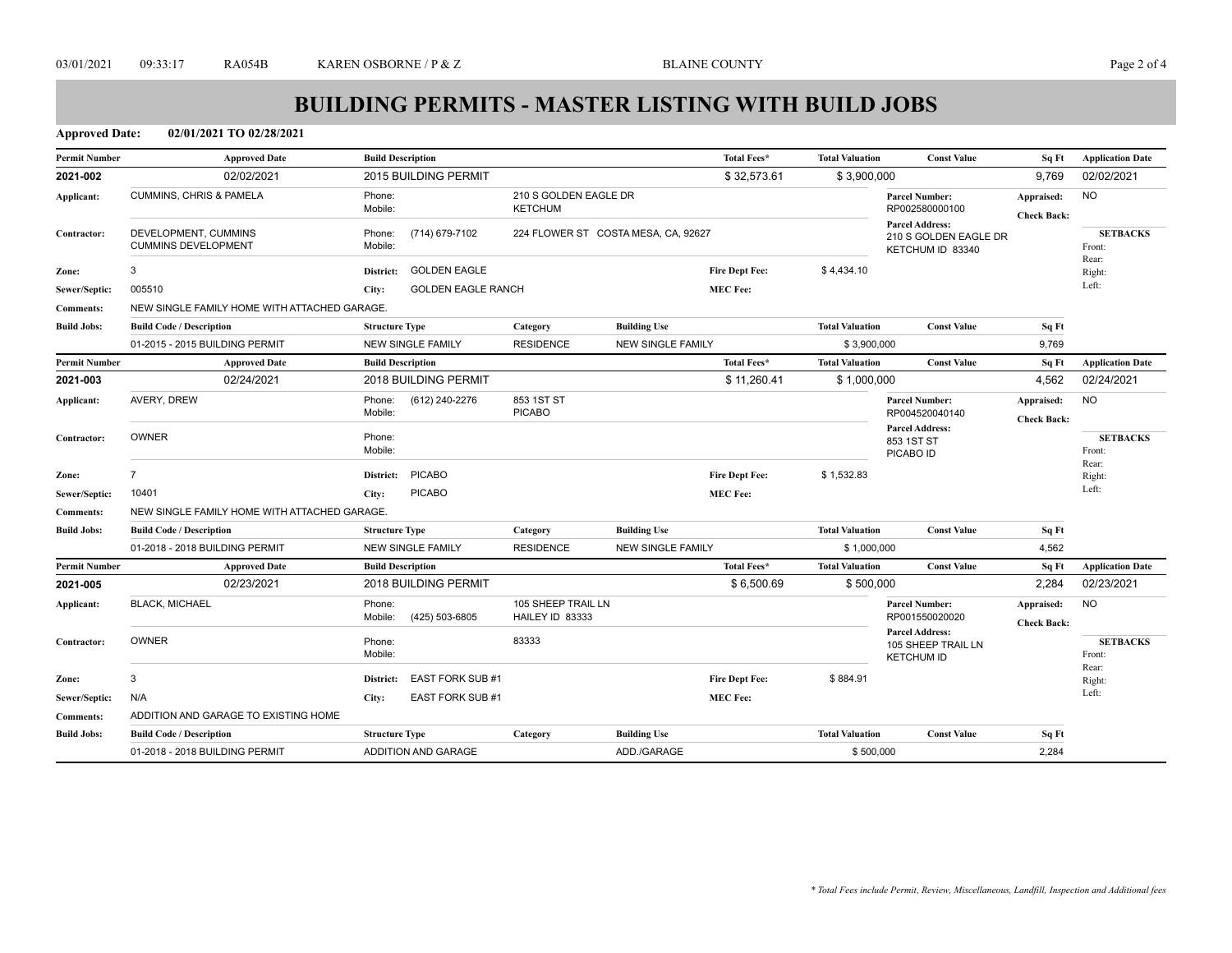**Approved Date: 02/01/2021 TO 02/28/2021**

| <b>Permit Number</b> | <b>Approved Date</b>                                                          | <b>Build Description</b>            |                                  |                          | <b>Total Fees*</b>    | <b>Total Valuation</b> | <b>Const Value</b>                                           | Sq Ft                            | <b>Application Date</b>            |
|----------------------|-------------------------------------------------------------------------------|-------------------------------------|----------------------------------|--------------------------|-----------------------|------------------------|--------------------------------------------------------------|----------------------------------|------------------------------------|
| 2021-006             | 02/25/2021                                                                    |                                     |                                  |                          | \$5,937.24            | \$450,000              |                                                              | 1,507                            | 02/25/2021                         |
| Applicant:           | HAWES, GREG                                                                   | (425) 766-4535<br>Phone:<br>Mobile: | 806 CANYON RD<br><b>KETCHUM</b>  |                          |                       |                        | <b>Parcel Number:</b><br>RP001500010020                      | Appraised:<br><b>Check Back:</b> | <b>NO</b>                          |
| Contractor:          | <b>OWNER</b>                                                                  | Phone:<br>Mobile:                   |                                  |                          |                       |                        | <b>Parcel Address:</b><br>806 CANYON<br><b>KETCHUM ID</b>    |                                  | <b>SETBACKS</b><br>Front:<br>Rear: |
| Zone:                | 3                                                                             | EAST FORK SUB #1<br>District:       |                                  |                          | <b>Fire Dept Fee:</b> | \$808.21               |                                                              |                                  | Right:                             |
| Sewer/Septic:        | N/A                                                                           | EAST FORK SUB #1<br>City:           |                                  |                          | <b>MEC Fee:</b>       |                        |                                                              |                                  | Left:                              |
| <b>Comments:</b>     | <b>ADDITION</b>                                                               |                                     |                                  |                          |                       |                        |                                                              |                                  |                                    |
| <b>Build Jobs:</b>   | <b>Build Code / Description</b>                                               | <b>Structure Type</b>               | Category                         | <b>Building Use</b>      |                       | <b>Total Valuation</b> | <b>Const Value</b>                                           | Sq Ft                            |                                    |
|                      |                                                                               |                                     |                                  | <b>ADDITION</b>          |                       |                        |                                                              |                                  |                                    |
|                      | 01-2018 - 2018 BUILDING PERMIT                                                | <b>ADDITION &amp; ALTERATION</b>    | <b>RESIDENCE</b>                 | <b>ADDITION</b>          |                       | \$450,000              |                                                              | 1,507                            |                                    |
| <b>Permit Number</b> | <b>Approved Date</b>                                                          | <b>Build Description</b>            |                                  |                          | Total Fees*           | <b>Total Valuation</b> | <b>Const Value</b>                                           | Sq Ft                            | <b>Application Date</b>            |
| 2021-007             | 02/12/2021                                                                    | 2018 BUILDING PERMIT                |                                  |                          | \$2,013.83            | \$129,990              |                                                              | 648                              | 02/12/2021                         |
| Applicant:           | BEVINS-GARDNER, WENDY & GEOFF                                                 | (208) 720-8883<br>Phone:<br>Mobile: | 1 QUIGLEY<br><b>HAILEY</b>       |                          |                       |                        | <b>Parcel Number:</b><br>RP004020010070                      | Appraised:<br><b>Check Back:</b> | <b>NO</b>                          |
| Contractor:          | ROCKY MOUNTAIN POOLSS, ROCKY<br><b>MOUNTAIN POOLS</b><br>ROCKY MOUNTAIN POOLS | (208) 850-3712<br>Phone:<br>Mobile: | POB 1384 EAGLE, ID, 83616        |                          |                       |                        | <b>Parcel Address:</b><br>1 QUIGLEY RD<br><b>HAILEY ID</b>   |                                  | <b>SETBACKS</b><br>Front:<br>Rear: |
| Zone:                | 5                                                                             | QUIGLEY<br>District:                |                                  |                          | <b>Fire Dept Fee:</b> |                        |                                                              |                                  | Right:                             |
| Sewer/Septic:        | N/A                                                                           | MARVIN GARDENS #1<br>City:          |                                  |                          | <b>MEC Fee:</b>       |                        |                                                              |                                  | Left:                              |
| <b>Comments:</b>     |                                                                               |                                     |                                  |                          |                       |                        |                                                              |                                  |                                    |
| <b>Build Jobs:</b>   | <b>Build Code / Description</b>                                               | <b>Structure Type</b>               | Category                         | <b>Building Use</b>      |                       | <b>Total Valuation</b> | <b>Const Value</b>                                           | Sq Ft                            |                                    |
|                      | 01-2018 - 2018 BUILDING PERMIT                                                | <b>POOL</b>                         | <b>RESIDENCE</b>                 | <b>POOL</b>              |                       | \$129,990              |                                                              | 648                              |                                    |
| <b>Permit Number</b> | <b>Approved Date</b>                                                          | <b>Build Description</b>            |                                  |                          | <b>Total Fees*</b>    | <b>Total Valuation</b> | <b>Const Value</b>                                           | Sq Ft                            | <b>Application Date</b>            |
| 2021-008             | 02/24/2021                                                                    | 2018 BUILDING PERMIT                |                                  |                          | \$5,373.79            | \$400,000              |                                                              | 2,094                            | 02/24/2021                         |
| Applicant:           | BLINCOE, CHAD                                                                 | (208) 928-7809<br>Phone:<br>Mobile: | 102 SHOSHONE DR<br><b>HAILEY</b> |                          |                       |                        | <b>Parcel Number:</b><br>RP003350000020                      | Appraised:<br><b>Check Back:</b> | <b>NO</b>                          |
| Contractor:          | CONSTRUCTION, BRADLEY<br><b>JIM BRADLEY</b>                                   | (208) 481-2209<br>Phone:<br>Mobile: | PO BOX 41 HAILEY, ID, 83333      |                          |                       |                        | <b>Parcel Address:</b><br>102 SHOSHONE DR<br>HAILEY ID 83333 |                                  | <b>SETBACKS</b><br>Front:          |
| Zone:                | $\overline{4}$                                                                | <b>INDIAN CREEK</b><br>District:    |                                  |                          | <b>Fire Dept Fee:</b> | \$731.51               |                                                              |                                  | Rear:<br>Right:                    |
| Sewer/Septic:        | 006192                                                                        | <b>INDIAN CREEK 1</b><br>City:      |                                  |                          | <b>MEC Fee:</b>       |                        |                                                              |                                  | Left:                              |
| <b>Comments:</b>     | MOD 100FT BUFFER                                                              |                                     |                                  |                          |                       |                        |                                                              |                                  |                                    |
| <b>Build Jobs:</b>   | <b>Build Code / Description</b>                                               | <b>Structure Type</b>               | Category                         | <b>Building Use</b>      |                       | <b>Total Valuation</b> | <b>Const Value</b>                                           | Sq Ft                            |                                    |
|                      | 01-2018 - 2018 BUILDING PERMIT                                                | <b>NEW SINGLE FAMILY</b>            | <b>RESIDENCE</b>                 | <b>NEW SINGLE FAMILY</b> |                       | \$400,000              |                                                              | 2,094                            |                                    |